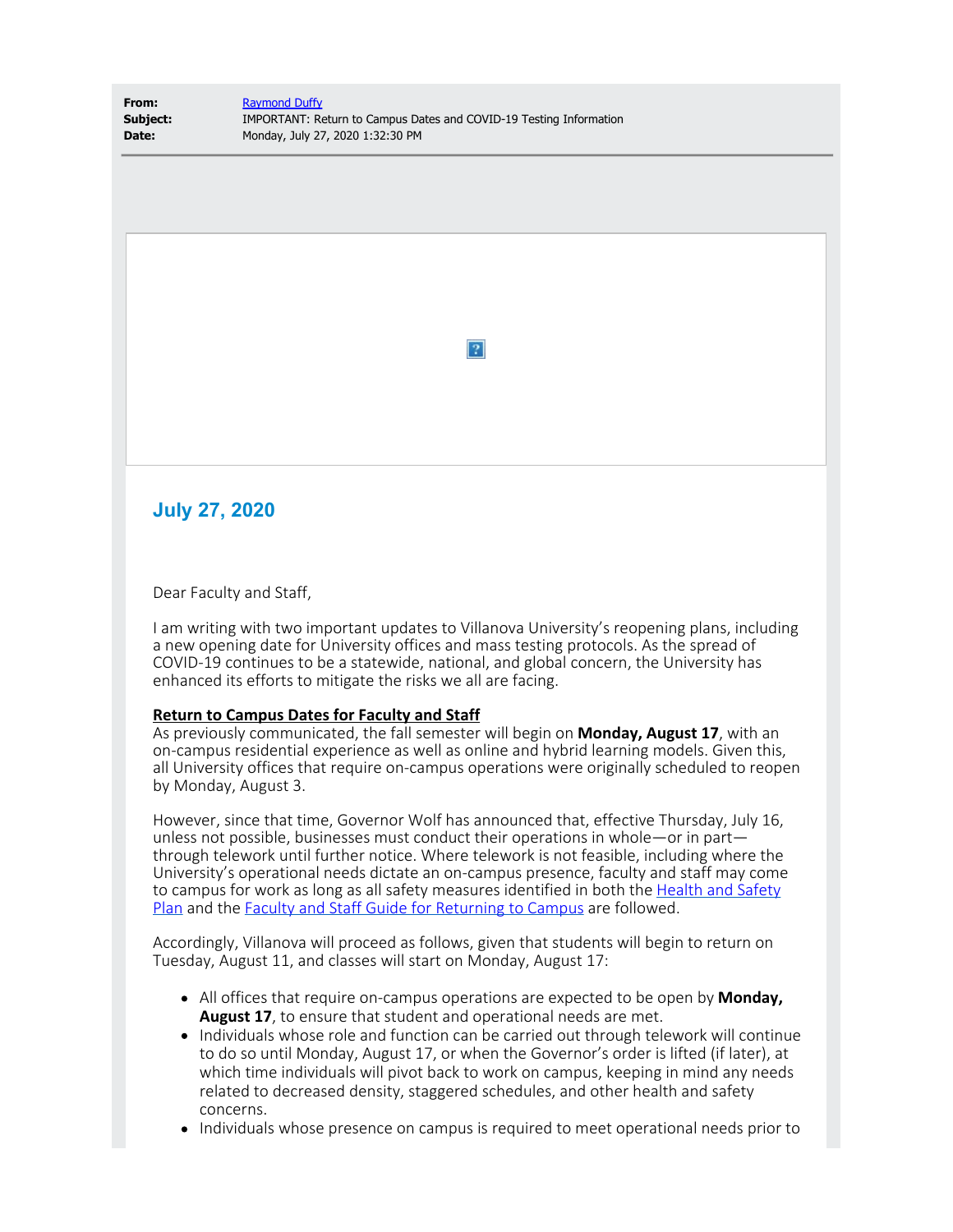student move-in and the start of the fall semester will be expected to return to work on campus before Monday, August 17. Should the Governor's order on telework extend beyond Monday, August 17, all individuals whose role and function must be on campus to meet student and operational needs will be required to return to campus at that time.

- Individuals may engage in a hybrid working model while the Governor's order is in place, with some time on campus and some time working remotely, to meet operational needs and as determined by the supervisor and/or department head.
- Should you require a workplace accommodation or telework arrangement beginning on Monday, August 17, you should ensure that your request has been submitted to the Office of Human Resources at **[hr@villanova.edu](mailto:hr@villanova.edu)**. All requests (including those already received) will be reviewed in consultation with the individual and the manager prior to a determination being made.

## **Mass COVID-19 Testing Protocols**

As communicated in Father Peter's previous message, Villanova will require all faculty, staff, and students to complete a COVID-19 test if they plan to be on campus **at any point** during the semester. This testing will be accomplished in partnership with Quest Diagnostics and paid for by the University.

Faculty and staff are required to complete this test as soon as they receive it from Quest to ensure the results are received prior to the start of the semester**.** Individuals who cannot undergo testing due to health or religious reasons may request accommodations through the Office of Human Resources by emailing [hr@villanova.edu](mailto:hr@villanova.edu).

Any faculty or staff member who will be on campus this semester *MUST* be tested. *(If you are an adjunct faculty member not teaching this semester, you will not have access to the* **Quest link below and you will not need to be tested.)** This is part of the University's *Community First: The Caritas Commitment*, which calls for each of us to do our part to keep community members healthy and safe.

## **Procedure for Testing**

- 1. Click on the link [https://my.questforhealth.com/mobile/welcome/home](https://nam04.safelinks.protection.outlook.com/?url=https%3A%2F%2Fmy.questforhealth.com%2Fmobile%2Fwelcome%2Fhome&data=02%7C01%7Ctimothy.bair%40villanova.edu%7C8af5f2b9780c431690cc08d83252ba7b%7C765a8de5cf9444f09cafae5bf8cfa366%7C0%7C0%7C637314679497176980&sdata=Xi2z6G1QGSorI%2BMIfBpnhBsiQucvP0fn57v25Jwt0gk%3D&reserved=0). On the landing page, go directly to the right side, and enter the registration key, which is: Villanova. You will then be asked to enter your Villanova email address and your date of birth. Leave the "relationship" field as "Employee." Next, you'll be prompted to create an account. **IMPORTANT NOTE:** Use as your username your Villanova-issued email address, which ends in "villanova.edu" or "law.villanova.edu" for those members of the Law School. Be sure to save the password you create to check your results. Registration includes confirming your current address to which the test will be sent and your current phone number. You will also need to update your gender from the default designation.
- 2. Click on the Quest link as soon as possible to help ensure that you receive your test promptly. Once you register, you should receive the test from Quest in three days.
- 3. The test will provide [directions](https://nam04.safelinks.protection.outlook.com/?url=https%3A%2F%2Fwww.youtube.com%2Fwatch%3Fv%3D1CcpuJ0riWg%26feature%3Dyoutu.be&data=02%7C01%7Ctimothy.bair%40villanova.edu%7C8af5f2b9780c431690cc08d83252ba7b%7C765a8de5cf9444f09cafae5bf8cfa366%7C0%7C0%7C637314679497186978&sdata=kQ6zkq2TifYeOELfxzjkwlCBWFSf0rk0sdxv1FCqu%2FU%3D&reserved=0) and everything you need to collect your sample. The test will be a nasal swab that is easy to accomplish**.** If you have questions, call Quest at 1-855-332-2533 (M-F, 7 a.m. – 7 p.m. CST, and Sat. 7:30 a.m. – 2 p.m. CST).
- 4. **Tests cannot be shipped on the weekends and must be shipped the same day they are collected.** Mail YOUR TEST AT THE NEAREST [FEDEX LOCATION](https://nam04.safelinks.protection.outlook.com/?url=https%3A%2F%2Fwww.fedex.com%2Flocate%2F&data=02%7C01%7Ctimothy.bair%40villanova.edu%7C8af5f2b9780c431690cc08d83252ba7b%7C765a8de5cf9444f09cafae5bf8cfa366%7C0%7C0%7C637314679497186978&sdata=LE1wzkWiNmKAqZ8UI9HtJtK0xMzQqVvLDlH3MUy7kzM%3D&reserved=0) AS SOON AS POSSIBLE to get your test result before the semester begins.
- 5. Test results will take five to 10 days.
- 6. Time is of the essence. Tests must be mailed by Quest and individuals must immediately submit their samples to receive test results before the semester begins.
- 7. Quest will communicate test results directly to the individual.
- 8. Quest will also notify Villanova of any positive test results. The University will be monitoring registration and test completion.

## **COVID-19 Test Results**